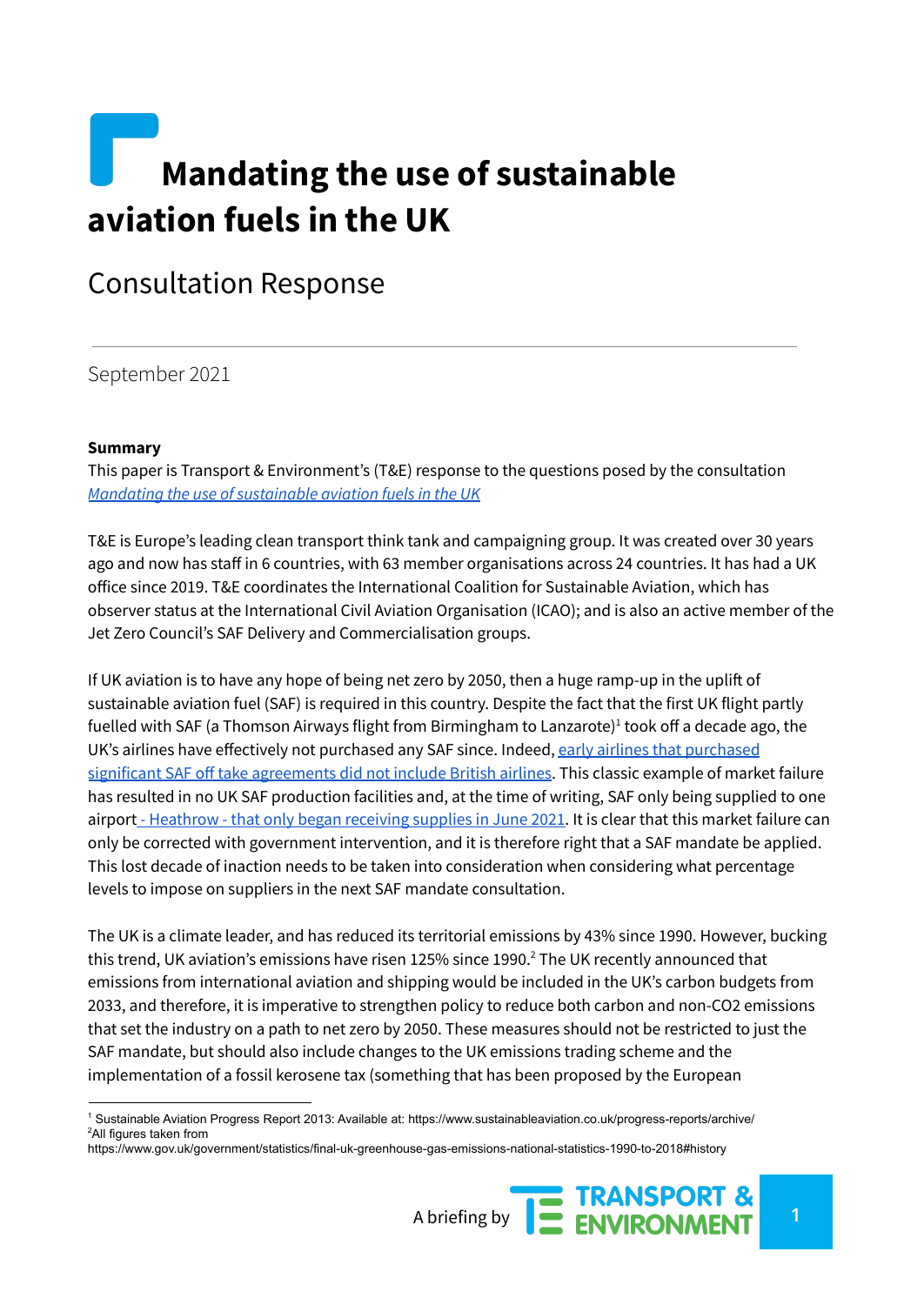Commission), both of which would encourage SAF production and use. Other measures to combat emissions from the sector should also be implemented, such as implementing the moratorium on airport expansion suggested by the Climate Change Committee.

SAF policies have been proposed in both Europe and the USA, and it is now clear that the future of jet fuel will be SAF, and especially e-kerosene, as it is the only SAF type which can be sustainably scaled up to meet the fuel demands of the sector. An ambitious UK mandate with high sustainability criteria that ensures that SAF research, development and production takes place in the UK would ensure that the UK becomes a centre-of-excellence for this critical industry of the future. An unambitious mandate makes it much more likely that future investment, jobs, production plants, productivity and GDP are lost to other countries. Extremely high sustainability standards should be applied to the fuels supplied to meet the mandate from the start: to guide fuel suppliers and investors as to what projects and SAF pathways they should be researching and developing.

T&E agrees that the consultation should be done in two stages: the first stage to confirm sustainability criteria, and the second to confirm specific levels. Having said that, T&E recognises that, because of the difference in cost between SAF and fossil kerosene, profit-maximising airlines will almost certainly not voluntarily buy more SAF than they need. Therefore, the government mandated levels are unlikely to be exceeded and will determine the UK's climate leadership in this area. To be clear, the government is the main driver of UK SAF ambition, not an interested bystander. As proved above, if left to its own devices, the industry will not deliver the sufficiently high SAF levels needed in 2050 to reach net-zero aviation. However, with suitable guidance and requirements, the market will not only cater for the mandated amounts, but will innovate to provide lower-cost, better quality, more sustainable fuels in the future. This guidance and requirements can only come from the government, meaning the mandate decisions made in the next 18 months are crucial. As an example, T&E believes that the SAF mandate should clearly state that in terms of volumes supplied, SAF should be 100% of the total jet fuel market in 2050.

T&E recommends that DfT should work with DEFRA to ensure that all suitable-for-SAF waste is not exported, but instead made available to SAF plants. This would have the effect of increasing gate fees (the fees paid to SAF producers to dispose of the waste, ultimately borne by councils and local authorities), which would a) further incentivise local authorities to reduce the amount of waste produced in the first place, and b) encourage new SAF plants to be built in this country. However, the amount of waste-based SAF that can be made is constrained by the availability of feedstocks. A 2021 ICCT analysis of [European](https://theicct.org/publications/sustainable-aviation-fuel-feedstock-eu-mar2021) feedstocks suggests that SAF made from waste fats, oils and greases - the most [technologically](https://theicct.org/publications/sustainable-aviation-fuel-feedstock-eu-mar2021) mature SAF pathway - would only be able to meet at most 5.5% of [European](https://theicct.org/publications/sustainable-aviation-fuel-feedstock-eu-mar2021) jet fuel demand by 2030. These waste oils are already partly converted into road fuel.

T&E fully supports the use of waste-based SAF, but all types of waste are resource constrained - that is, there is a maximum upper volume limit on how much SAF can be produced from them. This means that care needs to be taken when designing the mandate to ensure that waste-based SAF volumes are not too high and SAF is derived from true waste.

T&E is concerned that within the consultation there is relatively little mention of e-kerosene. This is the pathway that could be closest to net zero in the near term, provided that the carbon has been captured

A briefing by **2 ENVIRONMENT**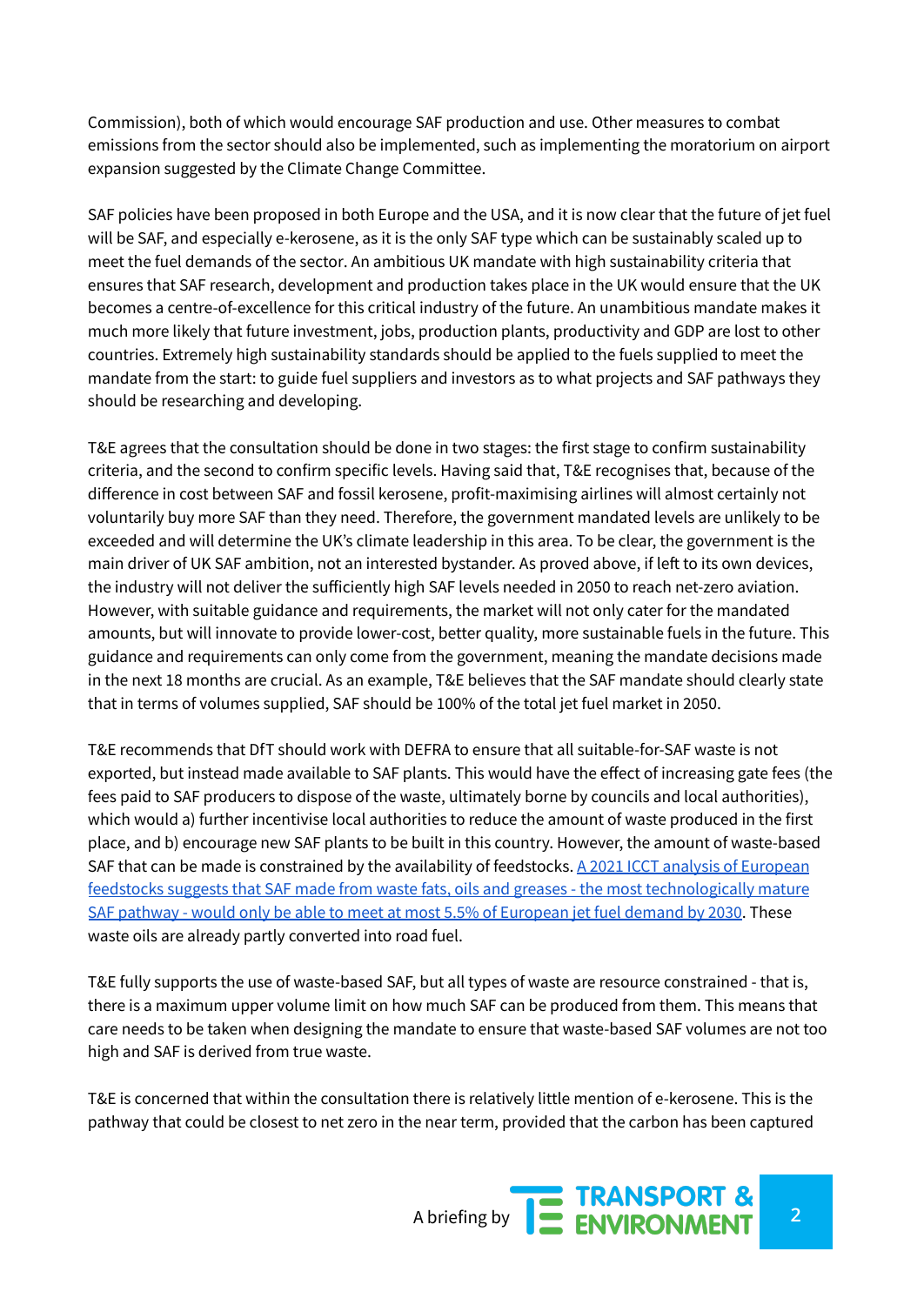from the air and that additional renewable electricity is used to produce the green hydrogen required. E-kerosene is also the only SAF type which can be sustainably scaled up to meet the fuel demands of the sector. The UK's proposal is in direct contrast to the EU's ReFuelEU initiative, which mandates that a certain percentage of fuel supplied must be e-kerosene, produced using green hydrogen. Since the amount of waste-based SAF that can be made is constrained by the available feedstocks, e-kerosene is vitally important to the UK's climate ambitions, and T&E believes it should feature more prominently in future policy.

Furthermore, T&E is alarmed that the document refers to 'low carbon' hydrogen, instead of 'zero carbon' hydrogen. Recent analysis of [government](https://www.theguardian.com/environment/2021/aug/22/uk-switch-to-hydrogen-power-must-not-rely-on-fossil-fuels-warn-campaigners) data suggests that using blue hydrogen could create up to 8m tonnes of carbon [emissions](https://www.theguardian.com/environment/2021/aug/22/uk-switch-to-hydrogen-power-must-not-rely-on-fossil-fuels-warn-campaigners) annually by 2050: nonsensical in a climate emergency. Specifying that hydrogen used in SAF has to be produced via electrolysis will boost both the UKs renewables market and electrolyser industries, as well as result in much lower emissions. Since the European Commission specified green hydrogen only within its proposed mandate, international capital looking for opportunities in these areas are unlikely to be directed towards the UK.

The UK should also emulate the European Commission's proposal of implementing a sub-mandate for e-kerosene created by green hydrogen only. In addition, at least some of the carbon utilised should be direct air captured (DAC) carbon. Doing this will provide a demand for DAC, which itself is a critical component of a net zero world and one in which the UK should develop excellence.

Finally, it should be recognised that SAF is not a panacea. Whilst a SAF mandate is essential, truly sustainable aviation fuel would not be hydrocarbon-based and would not cause additional non-CO2 warming, as SAF does. Whilst acknowledging that this consultation is about a specific SAF mandate, government needs to be aware that SAF causes non-CO2 warming effects, albeit to a lesser extent than fossil kerosene. In direct contradiction to the polluter pays principle, these are not currently priced. This is another area where the government should demonstrate climate leadership and bring in specific non-CO2 charges (possibly via an additional charge per submitted UK ETS allowance).

Below are answers to the specific questions posed by the consultation:

#### *A greenhouse gas emissions scheme to reduce the carbon intensity of jet fuel*

#### *1. Do you agree or disagree that a SAF mandate should be introduced in the UK?*

T&E agrees that a SAF mandate should be introduced. As mentioned in the above introduction, left alone the market will not supply SAF, and therefore the government should step in and correct this market failure. Furthermore, the UK has committed itself to be net zero by 2050, and this includes all emissions from aviation. Not implementing a SAF mandate, at a time when the EU is, would be bizarre and a dereliction of duty.

#### 2. Do you agree or disagree that an obligation to supply SAF in the UK should sit outside the RTFO?

A briefing by **3**<br>A briefing by **3**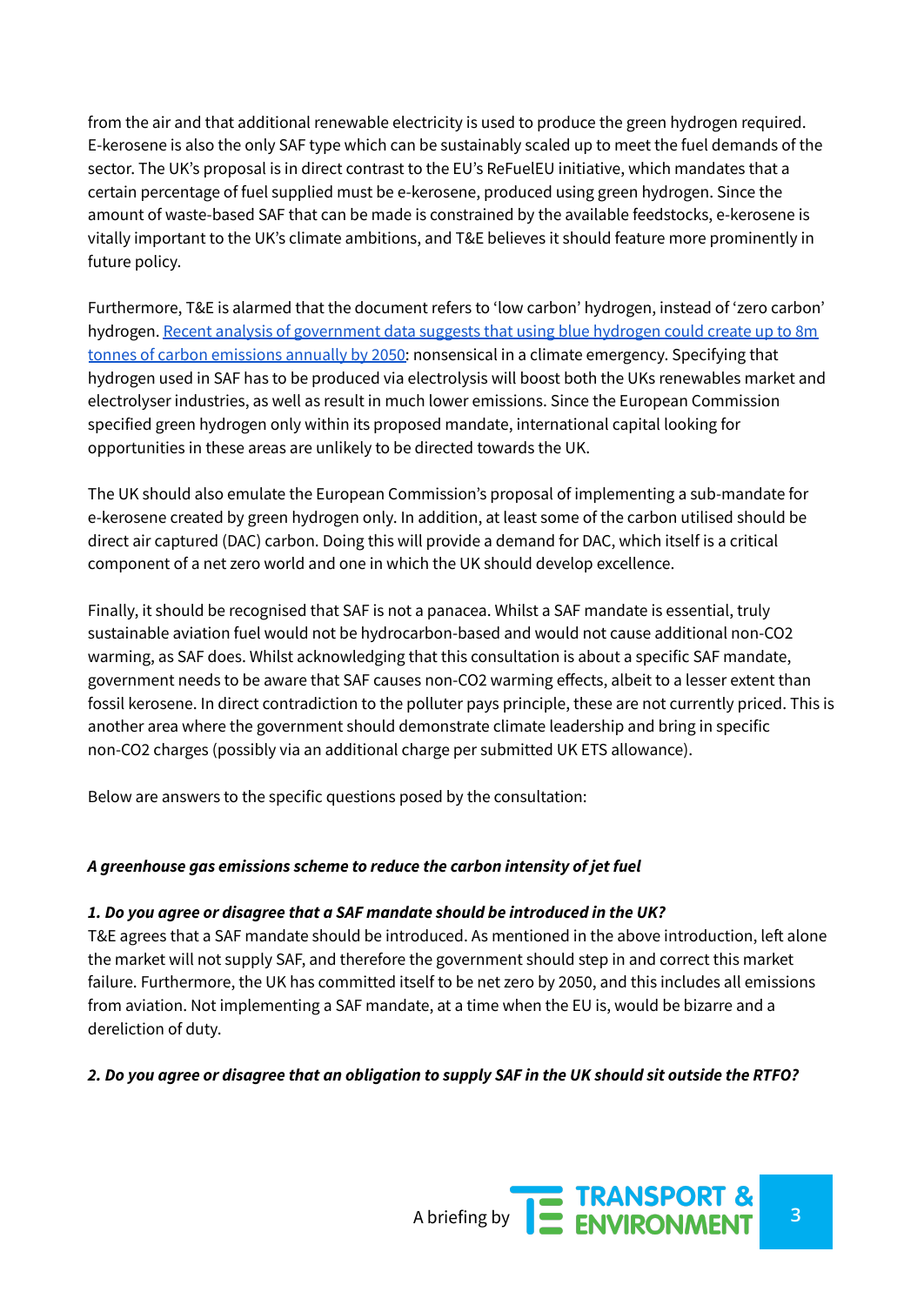T&E agrees that a future SAF mandate should sit outside the RTFO. Since all the costs of a supply chain ultimately have to be borne by the end consumer, it does not make sense to put in place a mechanism where road drivers bear the cost of aviation fuels, or vice versa.

#### *3. Do you agree or disagree that a GHG emissions scheme based on tradable credits should be preferable to a fuel volume scheme when designing a SAF mandate?*

T&E agrees that a GHG intensity scheme is preferable, since it will encourage fuel pathways that will, all things being equal, reduce the amount of greenhouse gas emissions that will be attributable to UK aviation.

One point to note though. At some future point, a truly ambitious government should be aiming to ensure that ALL fuel used by planes is SAF: ie no fossil kerosene is burnt. This would equal 100% on a fuel volume scheme, but (depending on the type of SAF supplied) may not equal 100% on a GHG intensity scheme. T&E recommends that this volume stipulation is brought in now for the UKs 2050 target. Doing so would give certainty to fuel suppliers that the long-term future is in supplying SAF, and give airlines enough notice that their planes have to be able to run on 100% SAF. This would also align with the [recent](https://www.whitehouse.gov/briefing-room/statements-releases/2021/09/09/fact-sheet-biden-administration-advances-the-future-of-sustainable-fuels-in-american-aviation/?) [announcement](https://www.whitehouse.gov/briefing-room/statements-releases/2021/09/09/fact-sheet-biden-administration-advances-the-future-of-sustainable-fuels-in-american-aviation/?) from the USA.

#### *4. Do you agree or disagree that the proposed SAF mandate obligation should be placed on fuel suppliers that supply aviation fuel (avtur) to the UK?*

T&E agrees that the mandate obligates suppliers of avtur. Placing the mandate on the suppliers ensures that all fuel becomes mandated. Placing the obligation on airlines may mean that some fuel is not mandated, as there may be exemptions based on the size of the airline, number of flights an airline takes, or even the end destination of a plane.

This would also align with the EU's recent *Fit for 55* proposals, which proposes applying an EU-wide mandate on fuel suppliers. Furthermore, Norway has already implemented a mandate on fuel suppliers.

#### 5. Should the obligation apply to all avtur supplied into the UK, regardless of whether this is subject to *fuel duty or not?*

Yes, it should. The amount of duty paid by either a fuel supplier or customer should have no bearing on mandate levels.

#### 6. If the obligation applies to all avtur supplied into the UK, should there be a threshold below which *fuel is not obligated, in a certain obligated period? Should this threshold distinguish between dutiable and non-dutiable fuel?*

No. The aim of a mandate is to progressively increase the amount of SAF in the UK's fuel mix. Allowing some fuel into the fuel mix that is not obligated defeats the purpose of a mandate in the first place. A trading scheme can allow companies flexibility as to how they meet targets.

#### 7. Where do you think the assessment point should be placed for jet fuel not subject to fuel duty, and how is this going to affect the definition of the proposed obligated party (aviation fuel suppliers to the *UK)?*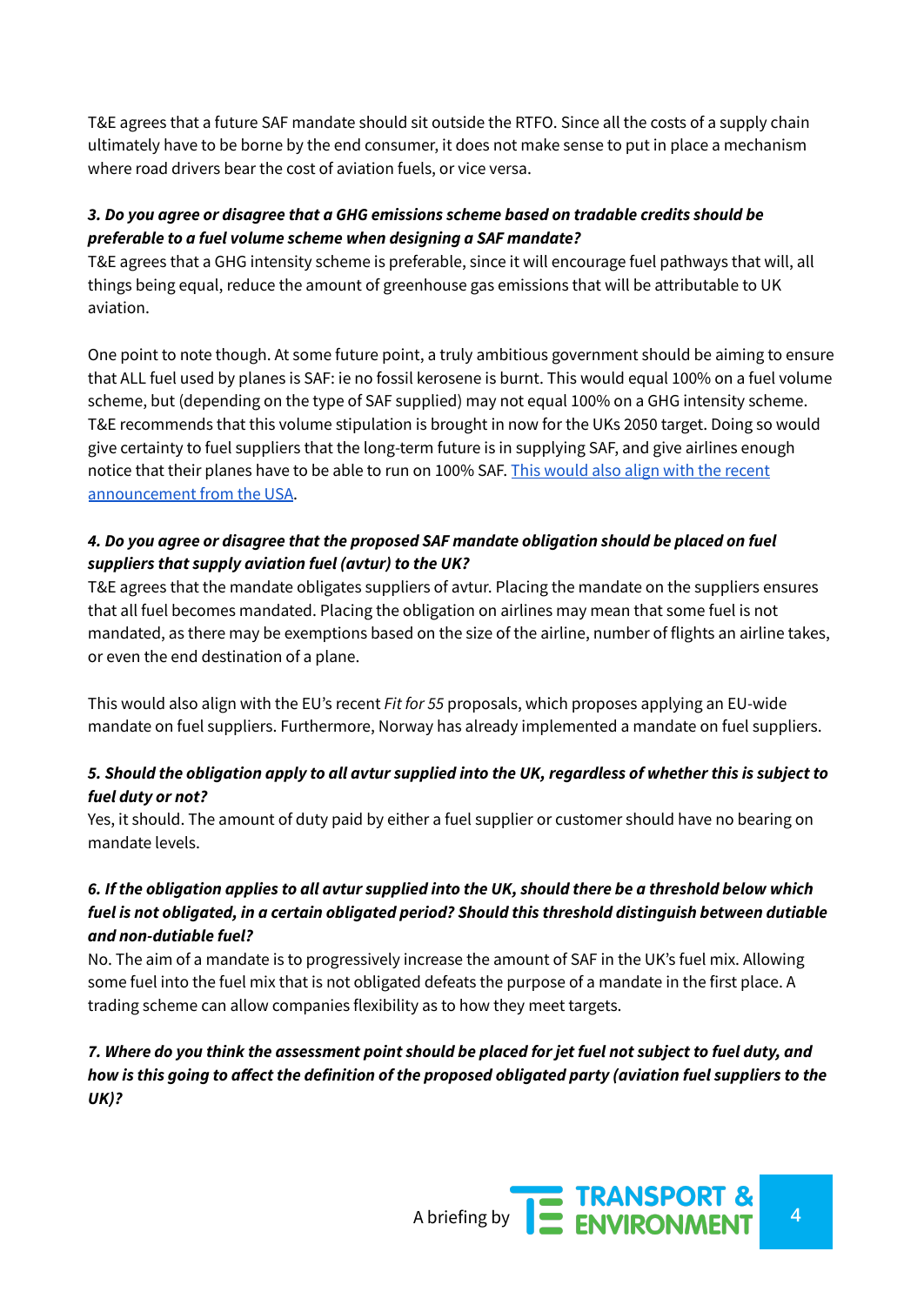The Assessment point should be at the duty point. This a) is near the consumption point of the fuel itself, and b) fits in with the current, [legally-binding,](https://www.gov.uk/government/publications/excise-notice-554-fuel-used-in-private-pleasure-craft-and-for-private-pleasure-flying/excise-notice-554-fuel-used-in-private-pleasure-craft-and-for-private-pleasure-flying#private-pleasure-flying) obligation on fuel suppliers to draw attention to the fact that a supplier's [customers](https://www.gov.uk/government/publications/excise-notice-554-fuel-used-in-private-pleasure-craft-and-for-private-pleasure-flying/excise-notice-554-fuel-used-in-private-pleasure-craft-and-for-private-pleasure-flying#private-pleasure-flying) may have to pay some duty. This therefore 'future-proofs' the SAF mandate, as it is entirely possible that duty will be applied to kerosene in the future, especially since the EU has proposed to do exactly that.

To be clear, T&E does not recommend that duty be applied to SAF (or is applied at a zero rate), but does believe that the UK should follow the EU and apply duty to fossil [kerosene,](https://www.spglobal.com/platts/en/market-insights/blogs/energy-transition/071921-air-travel-decarbonization-jet-fuel-eu-duty-ticket-prices) at a rate of 38.64 euro [cents/litre](https://www.spglobal.com/platts/en/market-insights/blogs/energy-transition/071921-air-travel-decarbonization-jet-fuel-eu-duty-ticket-prices). This should, at a minimum, apply to all domestic flights and flights to the EU (fuel taxation is allowed under the EU-UK Air Service Agreement) and will prevent the UK being the cause of undue tankering.

#### *Fuel eligibility and sustainability criteria*

8. Do you agree or disagree that only certified SAF that meets the DEF STAN 91-091 specification should *be eligible under the proposed SAF mandate?* T&E agrees.

#### 9. Do you agree or disagree with the sustainability criteria set out here? If you do not agree, what *alternative or additional criteria would you recommend?*

Broadly, T&E agrees with the proposed sustainability criteria, although believes that two distinct points should be raised:

Firstly, T&E does not support the use of "low carbon hydrogen", only "zero carbon hydrogen". Low carbon implies that there will be some GHG emissions during the production lifecycle of the hydrogen. This can be avoided by requiring the hydrogen to be produced via electrolysis (so called "green hydrogen") using additional, zero carbon electricity only.

T&E also believes that an acknowledgment of the cascading principle is missing. There is no proposed obligation to show that the 'waste' feedstock used is a true waste or residue: ie if the waste/residue were not used for SAF, it would need to be disposed of. Many wastes and residues are used by other industries already, or are of value for ecosystem health, such as biodiversity, soil health and water retention capacity, etc. (eg forest residues and straw). SAF suppliers should be required to demonstrate that the (current) commercial market and ecosystem demand for the wastes and residues they intend to use as feedstocks is less than the available supply of those said feedstocks, and that therefore SAF suppliers are only using genuinely unwanted products. This will require the SAF mandate to provide clear criteria for ecosystem needs, next to mandating material use first, before permitting waste & residues to be burned.

#### 10. Do you agree or disagree with the feedstocks set out here and listed in Annex B? If you do not agree, *what alternative or additional feedstock(s) would you recommend?*

T&E does not agree with the inclusion of empty palm fruit bunches on the list of potentially eligible feedstocks. That, and the use of another palm industry product, PFAD, should be explicitly ruled out from SAF production from the beginning. PFAD is a co-product of palm oil refining, and is caused by bruising on the original palm fruits. Empty fruit bunches can be used to replace chemical fertilisers (including as

A briefing by **5ENVIRONMENT**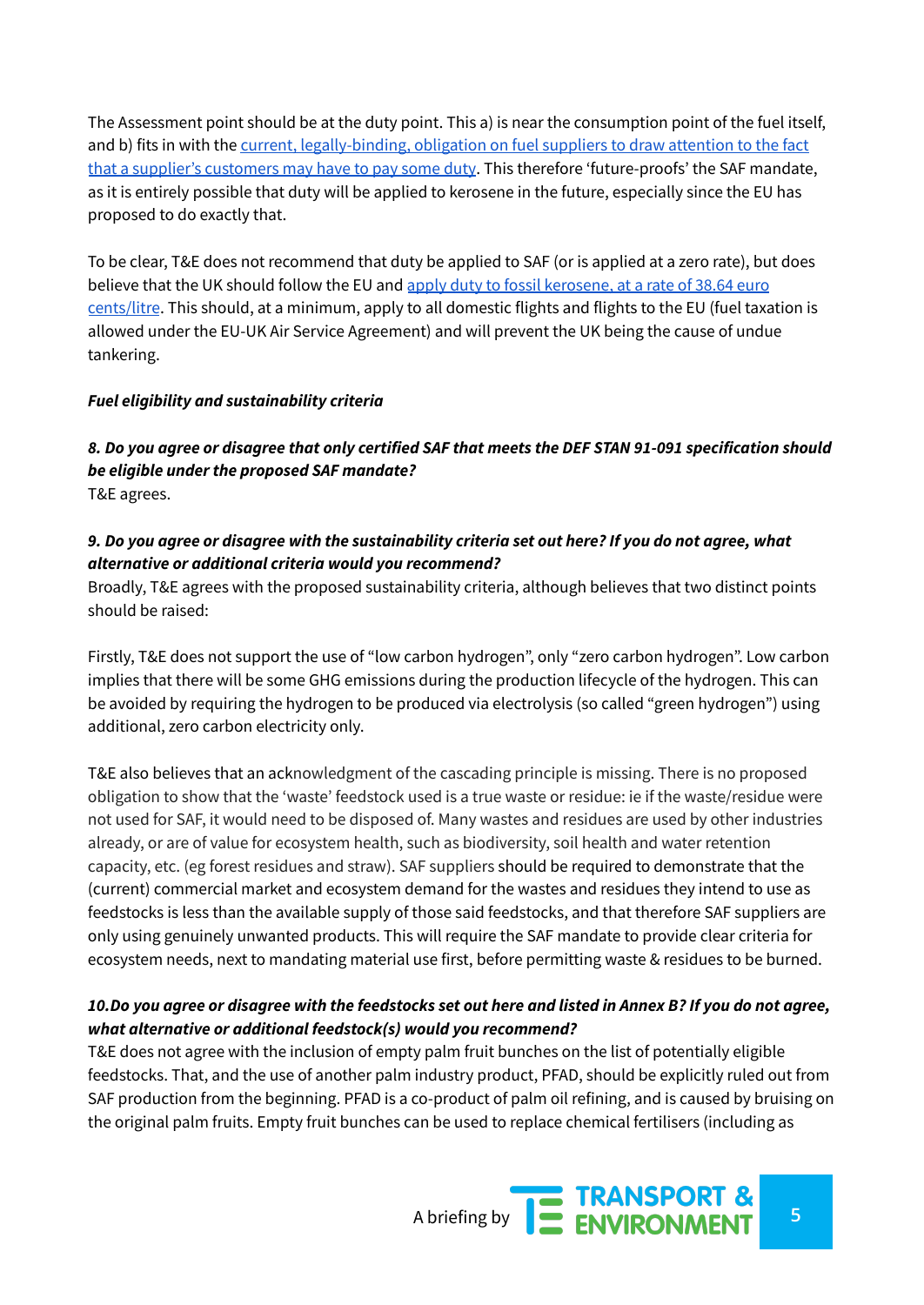fertilisers for the original palm fruits). PFAD and empty palm fruit bunches, if considered a waste under the UKs SAF mandate, would start going up in value, and consequently increase the economic incentive for growing palm fruits - and therefore increasing the incentives to clear land for more plantations. Explicitly banning PFAD and empty palm fruit residue use from the outset would stop this potential problem from ever happening.

# *11.Do you agree or disagree that the baseline lifecycle carbon intensity for aviation fuels for reporting purposes under a UK SAF mandate should be 89 gCO2e/MJ? If you do not agree, what should the baseline emission be and/or how should it be calculated?*

No comment.

#### *12.What should the minimum carbon intensity reduction SAF will need to meet be (subject to the final GHG methodology used)?*

T&E agrees with the proposed 60% reduction, and also believes that the minimum percentage GHG saving should rise over time.

## *13.Are there any land use (direct or indirect) or other implications associated with the feedstocks set out earlier that we should reflect in the eligibility criteria and minimum GHG threshold?*

As mentioned in the answer to question 10, T&E believes that waste and residue products from certain types of feedstocks - notably palm fruits (PFAD and empty palm fruit bunches), but in the future potentially from other crops that are causing deforestation (notably soy) should be banned completely. As an example, CORSIA does not attribute ILUC emissions to waste products, including PFAD where classified as waste, despite the fact that land would have been cleared to grow palm fruits in the first place. Clearly this is an anomaly which should not be allowed to feature in a mandate aiming for the highest sustainability criteria, and therefore a complete ban on certain 'waste' products should be implemented from the start.

Other sustainability criteria should include an assessment of biodiversity, water, and soil health impacts.

## *14.As more CCUS becomes available and the carbon intensity of fuels can decrease further, should the envisaged minimum carbon emissions intensity threshold be raised up over time?*

Yes. T&E believes that the carbon emissions intensity threshold should be raised in the future. This will be needed to ensure the UK hits its ultimate goal of being net zero by 2050.

As an example, at some future point, any e-kerosene supplied under the mandate should only use DAC-sourced carbon. This means that associated carbon emissions intensity of that fuel would be close to zero. The mandate could 'force' this by steadily reducing the threshold (alternatively, it could simply require this from a certain date).

*15.What GHG methodology should be used to calculate the carbon intensity of fuel?* No comment.

*16.How should the GHG methodology vary to take into consideration the different fuels, feedstocks, power sources and production pathways?*

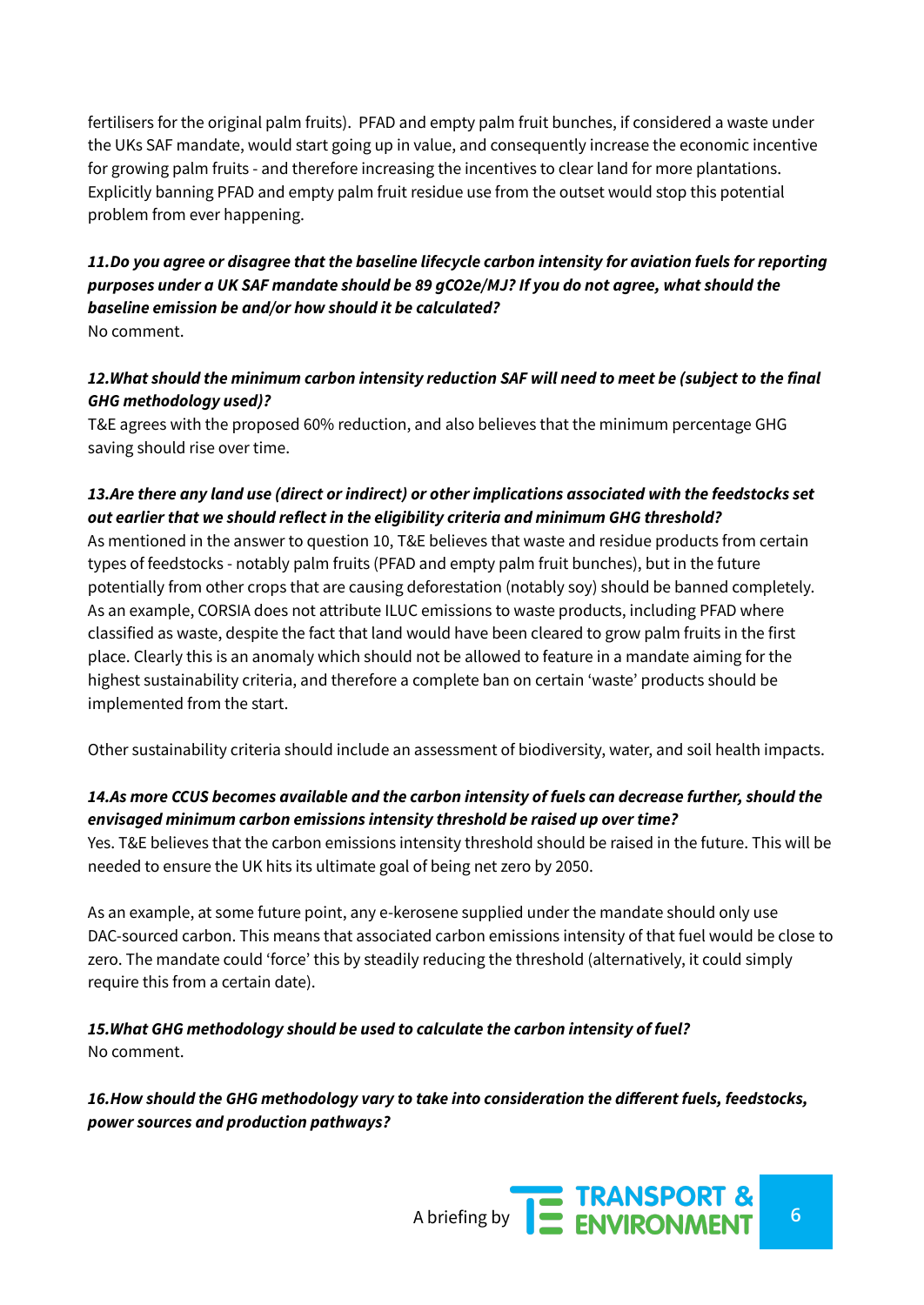#### No comment.

#### *17.Do you agree or disagree that SAF that does not meet the proposed eligibility and sustainability criteria should incur an obligation?*

To be defined as a SAF, fuel needs to meet certain obligations. If it does not meet those criteria, then it is not SAF (despite what future fuel suppliers may claim), and therefore it is 'just' standard aviation fuel: it should incur an obligation.

#### *Overarching trajectory*

#### *18.Do you agree or disagree that a SAF mandate should start in 2025?*

T&E believes that the mandate should start as soon as practicably possible. Realistically, this is 2024. This could be achieved if the mandate is passed into law relatively quickly. Either 2024 or 2025 gives the fuel industry enough time to prepare for the mandate. Furthermore, those dates also give time for some of the proposed SAF plants in the UK to actually be built.

T&E further recommends that an e-kerosene sub-mandate is applied from 2027.

#### *19.Do you agree or disagree that the targets should assume a linear growth up to 2035 and an exponential growth after 2035?*

T&E broadly agrees that the number of plants built will follow a linear curve initially, and will then follow an S-curve. However, it needs to be stressed that the main driver of SAF uptake will be policy, unless and until SAF unit costs reduce to less than fossil kerosene unit costs (which includes taxes on kerosene and UK ETS costs). Therefore, the main driver of how quickly new SAF plants are built will be the proposed minimum percentage levels enforced by the mandates that the UK and EU implements.

#### *20.What scenario do you think represents the best trade-off between ambition and deliverability? What evidence can you provide to support your position?*

All scenarios are deliverable: provided the mandates have suitable penalty clauses for non-compliance, then fuel suppliers will adjust their total volumes delivered to adhere to the required percentage levels. All things being equal, a higher percentage level in any future given year will provide a greater incentive for suppliers to start planning now to source / manufacture more SAF.

More ambitious regulations, alongside forward guidance on future levels will also ensure that investment is channeled towards the best (in carbon lifecycle terms) SAF now. This is similar to historical and future European car CO2 regulations, which have caused all major manufacturers to invest in and produce electric vehicles - to the extent that the end of new car combustion engines is not just in sight, but has been legislated for.

Furthermore, other countries have already made announcements this year on ambition levels. The [USA](https://www.whitehouse.gov/briefing-room/statements-releases/2021/09/09/fact-sheet-biden-administration-advances-the-future-of-sustainable-fuels-in-american-aviation/) recently [announced](https://www.whitehouse.gov/briefing-room/statements-releases/2021/09/09/fact-sheet-biden-administration-advances-the-future-of-sustainable-fuels-in-american-aviation/) that it will adopt goals of supplying 3 billion gallons of SAF by 2030 (which is [approximately](https://www.whitehouse.gov/briefing-room/statements-releases/2021/09/09/fact-sheet-biden-administration-advances-the-future-of-sustainable-fuels-in-american-aviation/) 15% of demand), and will supply sufficient SAF to meet 100% of aviation fuel demand by [2050.](https://www.whitehouse.gov/briefing-room/statements-releases/2021/09/09/fact-sheet-biden-administration-advances-the-future-of-sustainable-fuels-in-american-aviation/) The European [Commission](https://ec.europa.eu/info/sites/default/files/refueleu_aviation_-_sustainable_aviation_fuels.pdf) has proposed that SAF accounts for 5% of supply in 2030, rising to 63% in [2050](https://ec.europa.eu/info/sites/default/files/refueleu_aviation_-_sustainable_aviation_fuels.pdf). Of the five scenarios proposed in the consultation, only two (D and E) are comparable to the

A briefing by **7 ENVIRONMENT**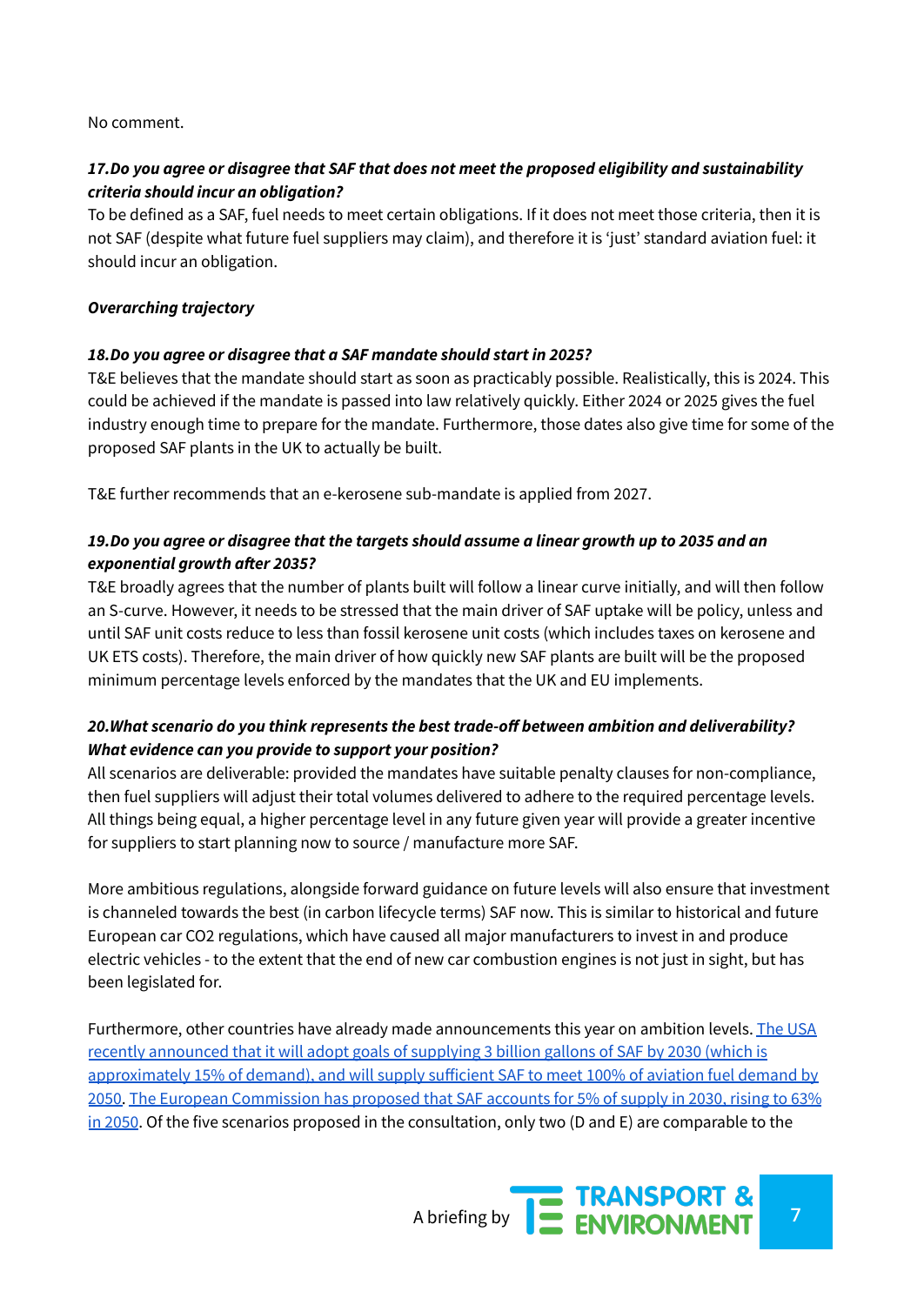USA's and EU's proposals. The UK would be a climate laggard should it not announce goals that, at the very least, match these proposals.

#### *21.Do you agree or disagree that we should include review points in 2030 and 2040, depending on initial mandate levels?*

T&E believes that there should be major reviews of the scheme every five years, but that minor changes could be implemented annually. Major changes would include revisions (upwards) of the percentage targets, whereas minor changes could include changes that strengthen the sustainability criteria of feedstocks. This should result in a series of minor tweaks, with major changes only happening at the major review points proposed.

As an example, T&E recommends that the SAF mandate structure for changes should be based on the RTFO. Minor [legislation](https://www.gov.uk/guidance/renewable-transport-fuels-obligation#rtfo-updates) was passed that amended the RTFO in 2009, 2011, 2013, 2015, 2018 and 2020 (but few of these tweaked targets). Had a five-yearly review period been imposed on the RTFO, then the majority of these small changes could not have happened when they did.

#### 22. Should the amount of HEFA that can be claimed under the SAF mandate be capped over time? If this is the case, how could the cap work in practice, given the scheme will be based on carbon emissions *savings? How should the cap be calculated?*

Yes, the amount of HEFA that should be claimed should be capped. This is for the simple reason that (as mentioned previously) the amount of [HEFA-based](https://theicct.org/publications/sustainable-aviation-fuel-feedstock-eu-mar2021) SAF that can be made is constrained by the availability of [feedstocks](https://theicct.org/publications/sustainable-aviation-fuel-feedstock-eu-mar2021). Only 5.5% of predicted European demand could be met through HEFA, and that is under 'ideal' conditions: ie that all waste oils are diverted to aviation (which would not be sensible as some waste oil is already diverted to and helps decarbonise the road network). Realistically then, a cap on HEFA should be well below this 5.5% level.

It should be relatively straightforward to cap the amount of HEFA-based SAF a supplier is allowed to deliver to no more than (for instance) 3% of total volumes supplied, whilst keeping the GHG emissions savings mandate in place.

(It should be noted that a shift in HEFA use from road to aviation would result in a better climate change effect. Using HEFA in planes would result in warming savings due to the reduced non-CO2 warming effects.)

#### *23.How can power-to-liquid fuels innovation and roll-out be accelerated? Should a subtarget and/or a multiplier be introduced?*

T&E firmly believes that a sub-mandate should be applied for power-to-liquid (e-kerosene) fuels. This would match the EU's proposals, and would provide certainty that e-kerosene would be produced, whereas using a multiplier would not. The European [Commission](https://ec.europa.eu/info/sites/default/files/refueleu_aviation_-_sustainable_aviation_fuels.pdf) has proposed that an e-kerosene mandate starts from 2030, with 0.7% of total volume supplied, [progressing](https://ec.europa.eu/info/sites/default/files/refueleu_aviation_-_sustainable_aviation_fuels.pdf) to 28% of total volume [supplied](https://ec.europa.eu/info/sites/default/files/refueleu_aviation_-_sustainable_aviation_fuels.pdf) by 2050. Germany has also proposed an e-kerosene mandate, which equals 0.5% of total jet fuel supplied in 2026, 1% in 2028, and 2% in 2030. Neither specifies what the source of the carbon should be. Applying a sub mandate would therefore match Germany and the EU's intentions, making commercial decisions easier to make.

A briefing by **8 EXAMPORT &**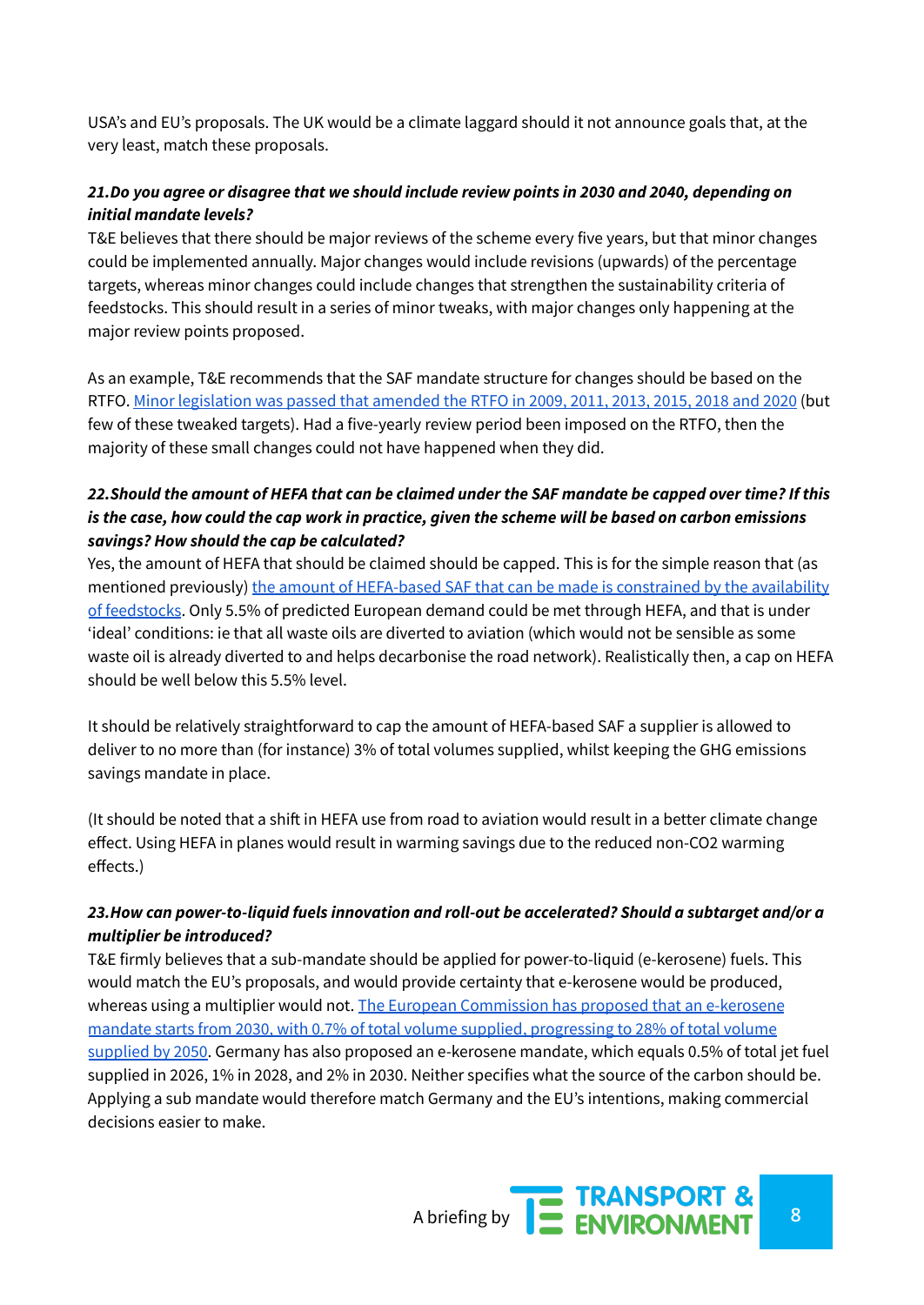Importantly, both mandates specify that only green hydrogen can be used. The UK should also match this, to ensure there is no chance of any 'fugitive' emissions from the hydrogen production process. Furthermore, the UK should show more ambition than the European proposals and also legislate that a minimum percentage of mandated e-kerosene should be produced using (UK produced) direct air captured (DAC) carbon. This minimum percentage should grow over time. DAC is an essential future industry: one in which the UK should aim to be global leaders.

It is clear that hydrogen will be one of the major fuels of the future, and, with its large offshore wind resources the UK is well-placed to capitalise on this via electrolysis. Furthermore, the early policy signals that an increasing sub mandate would send would ensure that UK industry innovates and builds a major part of the future global energy system.

There are no commercial e-kerosene plants in the UK. Therefore, since the first plant will be both considered an investment risk and a future critical piece of infrastructure, it should qualify for the UK Guarantees Scheme: a scheme that offers infrastructure projects access to debt finance, now managed by the UK Infrastructure Bank. Any e-kerosene SAF plant should match the bank's [investment](https://www.ukib.org.uk/where-we-invest) principles, and therefore should be of interest to the bank. Furthermore, the Department for Transport should actively make current RTFO suppliers aware of this scheme, and the UKIB should actively invite applications from potential e-kerosene suppliers to participate in this scheme. Previously, the guarantee eliminated any risk a commercial bank had of lending to the companies behind the e-kerosene plant, which in turn lowered the capital costs of the project. This guarantee should mean that building work on UK e-kerosene plants can start a lot faster than otherwise.

*24.How can SAF produced through pathways other than HEFA and power-to-liquid be accelerated?*

The UK Guarantees Scheme mentioned above applies to all 'first of a kind' schemes, and therefore any and every new SAF pathway production plant should qualify.

#### *Interactions with other domestic and international policy*

# *25.Do you agree or disagree that SAF GHG emissions reductions should be claimed only once under different schemes?*

T&E agrees with this.

#### *26.How could the UK ETS, CORSIA and proposed SAF mandate be used together to continue to incentivise uptake, while preventing double counting of emissions reductions?*

Whilst burning SAF results in tailpipe emissions, T&E believes that it should be treated differently under the UK ETS. Airlines should be incentivised to purchase SAF above and beyond the levels stipulated under the UK SAF mandate. Any SAF purchased (and subsequently burnt in a plane) by airlines that is additional to a fuel supplier fulfilling their obligations under the mandate should not have to incur ETS allowance obligations. The airline and fuel supplier should be required to prove that the SAF is additional, and an airline should be required to surrender allowances for SAF that are not additional to the mandate.

A briefing by **92 ENVIRONMENT**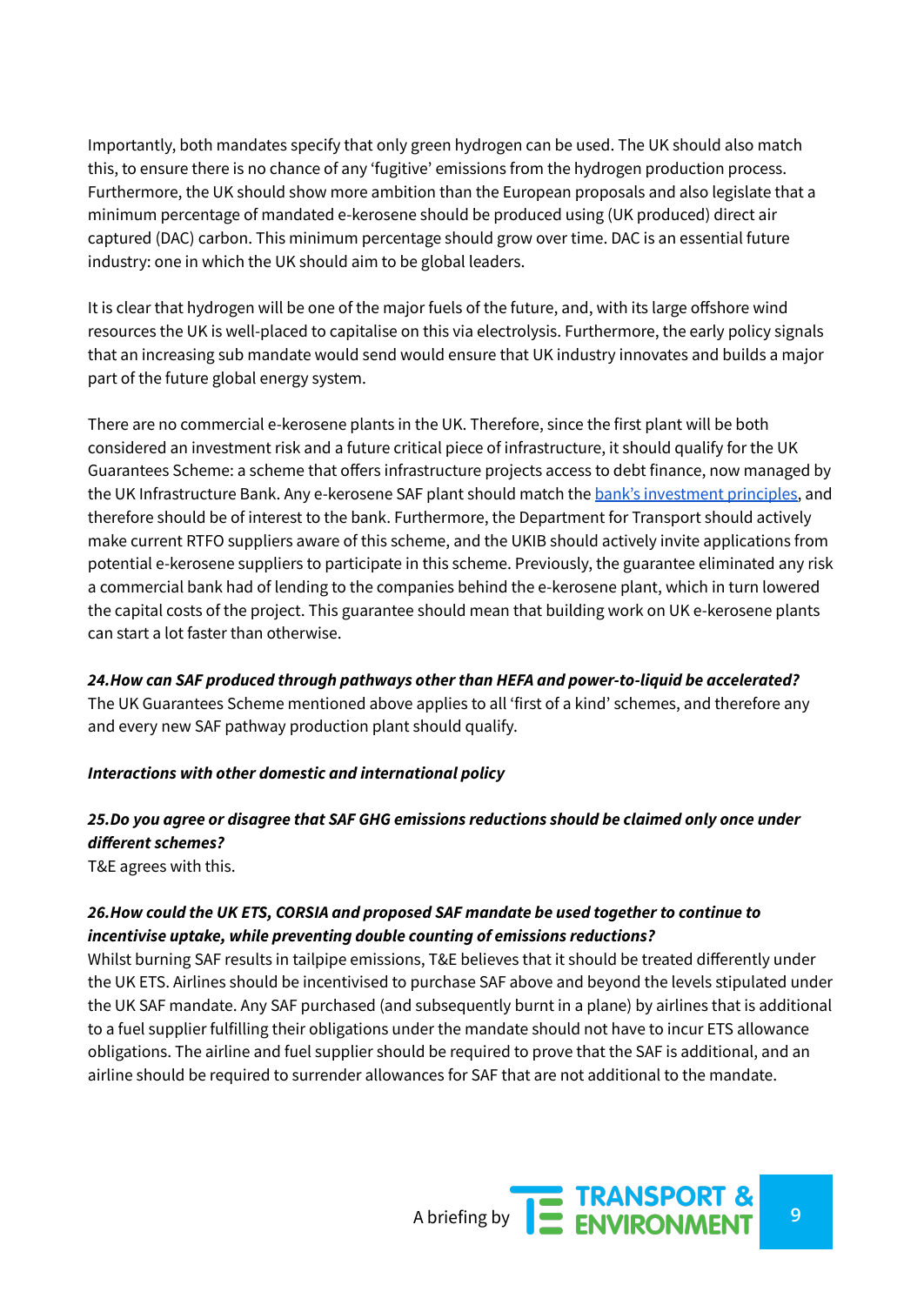Some will question why any SAF should be required to surrender allowances, but the fact remains that burning SAF in a plane results in warming. Whilst the non-CO2 effects of SAF are likely to be slightly lower than that of fossil kerosene, the carbon emissions will be the same. Keeping the ETS in place for mandated SAF will therefore incentivise airlines to move towards zero emission aircraft faster than otherwise. SAF does have better lifecycle emissions than fossil kerosene though, so rewarding progressive airlines that purchase additional SAF should be done through the ETS.

CORSIA should be discounted for the purposes of the UK SAF mandate. The proposed mandate falls on fuel suppliers, whilst CORSIA applies to airlines. Furthermore, CORSIA only covers emissions over and above 2019 levels and the scheme stops in 2035. A European [Commission](https://www.transportenvironment.org/sites/te/files/publications/2021_03_Briefing_Corsia_EU_assessement_2021.pdf) study found that the scheme had major flaws, including the fact that the scheme will have an [oversupply](https://www.transportenvironment.org/sites/te/files/publications/2021_03_Briefing_Corsia_EU_assessement_2021.pdf) of credits, meaning that the unit price per credit will be low (less than a Euro) and not serve as a [disincentive](https://www.transportenvironment.org/sites/te/files/publications/2021_03_Briefing_Corsia_EU_assessement_2021.pdf) for airlines to reduce [emissions](https://www.transportenvironment.org/sites/te/files/publications/2021_03_Briefing_Corsia_EU_assessement_2021.pdf).

## *27.Do you agree or disagree that SAF that has been produced on the back of industrial plants or clusters which have received competition funding from government can be claimed under the proposed UK SAF mandate?*

T&E agrees with this.

# 28. Do you agree or disagree that SAF should no longer be rewarded under the RTFO when and if a SAF *mandate is in place?*

T&E agrees with this.

*29.What provisions should the UK SAF mandate include to reduce the risk of tankering even further?* T&E does not believe that a voluntary scheme will be effective in reducing tankering. A 2019 [Eurocontrol](https://www.eurocontrol.int/publication/fuel-tankering-european-skies-economic-benefits-and-environmental-impact) think paper [estimated](https://www.eurocontrol.int/publication/fuel-tankering-european-skies-economic-benefits-and-environmental-impact) that full tankering already occurs on 15% of flights within Europe, and partial [tankering](https://www.eurocontrol.int/publication/fuel-tankering-european-skies-economic-benefits-and-environmental-impact) on a further 15%. A 2019 BBC Panorama [investigation](https://www.bbc.com/news/science-environment-50365362) revealed that British Airways caused an extra 18,000 tonnes of carbon emissions through the practice in 2018. Why should airlines that already engage in this practice change their habits and reduce their profits when they are not required to?

T&E believes that the UK should follow the European [Commission's](https://ec.europa.eu/info/sites/default/files/refueleu_aviation_-_sustainable_aviation_fuels.pdf) proposals and include a provision requiring airlines to uplift from the UK at least 90% of the jet fuel they require to reach their end destination. This is an innovative proposal specifically designed to stop tankering, which will strengthen the effectiveness of the EU's scheme. The UK should copy this rule (and in the process help set a precedent that could then be rolled out globally).

#### *Delivering SAF to the market*

#### *30.Do you consider a more comprehensive policy framework beyond a SAF mandate is required to build a successful UK SAF sector?*

As mentioned above, T&E believes that the UK Guarantee Scheme - a policy mechanism explicitly designed to de-risk the large capital costs of an infrastructure project - should be utilised with a number of UK SAF plants. This will ensure that the initial set of plants actually get built.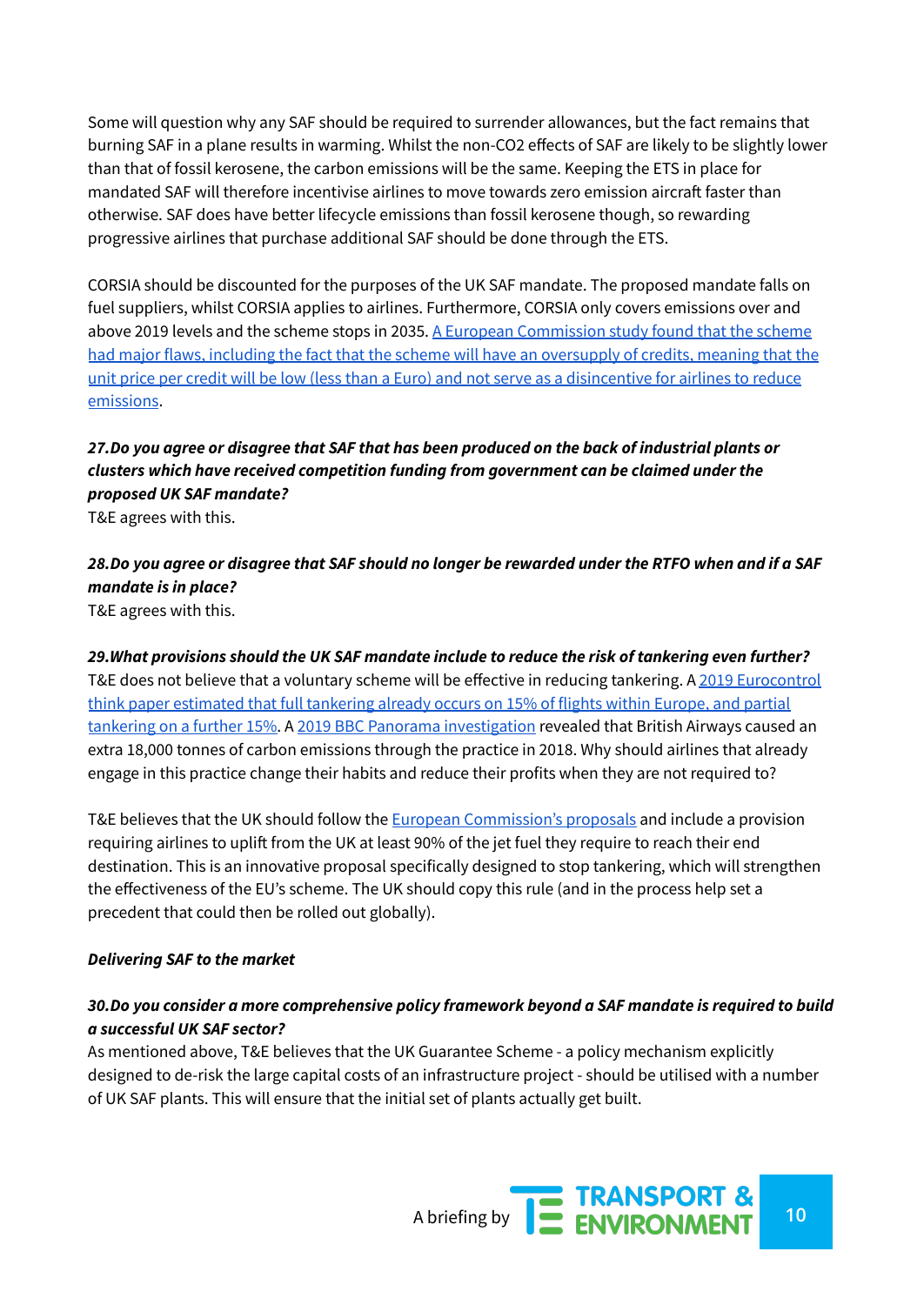Beyond that, penalties for non-compliance need to be set high enough that it is simply in fuel suppliers interests to source and blend SAF into the fuel mix, instead of paying a penalty.

Further measures could be considered. Since SAF from abroad will incur transportation costs, then UK-produced SAF should be competitive in the short term. T&E recognises that, since the UK SAF industry is a brand new industry, it is inherently more risky to investors. Contracts-for-differences would guarantee a price for every unit of fuel produced, but other options could be pursued. Most simply, suppliers could be sub-mandated to supply a proportion of UK produced SAF, or face penalties.

One simple measure that could be put in place quickly is an offtake agreement between government and SAF suppliers. The Ministry of Defence is already a significant purchaser of fuel (over [400m](https://stratcommand.blog.gov.uk/2020/10/16/aircraft-algae-and-alcohol/) litres in 19/20), and the Royal Air Force has [ambitions](https://www.forces.net/news/future-raf-service-chief-makes-predictions-year-2040) to be net zero by 2040.

#### **31.If you believe this is the case, how can this policy framework be designed? Please provide any evidence you may have available to support your answers.**

T&E has [previously](https://www.transportenvironment.org/publications/targeting-net-zero-next-steps-renewable-transport-fuels-obligation) set out details of how a CfD for SAF could be designed.

#### *32.Should buy-out be allowed? If so, how should the buy-out price set to encourage actual supply of SAF and delivery of carbon savings? How should the buy-out evolve over time?*

T&E believes that a buy-out, or penalty price should be set at a high level. This level must be in excess of the gap in price between fossil kerosene and the most expensive eligible SAF, to eliminate the risk that a supplier would make a calculated decision to pay the penalty, rather than comply with the rules.

In its proposed implementation of the Renewable Energy Directive, Germany has put forward a non-compliance penalty of €70 per Gigajoule for compliance with its e-kerosene mandate. [Previous](https://www.transportenvironment.org/sites/te/files/publications/2017_11_Cerulogy_study_What_role_electrofuels_final_0.pdf) analysis [commissioned](https://www.transportenvironment.org/sites/te/files/publications/2017_11_Cerulogy_study_What_role_electrofuels_final_0.pdf) by T&E shows that the production costs of e-kerosene in the near term are likely to be €3,000/tonne, which is very close to the €70 per Gigajoule. The UK SAF mandate penalty rate should therefore be in excess of this figure.

Furthermore, penalties for persistent non-compliance should also be explored. These do not necessarily have to be monetary: instead they could involve restrictions on volumes allowed to be delivered. If they are monetary, they do not have to be set price penalties. Instead, they could (for instance) be a set percentage of a fuel supplier's turnover. Regardless, they need to be set at a level that stops persistent non-compliance.

It will always be true that, provided a fuel supplier has delivered some SAF, they will be able to adjust the volumes of fossil kerosene they deliver to achieve the required percentage in any given year. Any time a supplier is fined for non-compliance means they will have made an active decision to pay the penalty costs and supply additional fossil kerosene. All things being equal, this results in a loss of carbon savings, directly caused by the fuel supplier.

*33.What penalties should be introduced in addition/alternatively to a buy-out to ensure sustainable SAF, that meets the proposed criteria, is supplied?* See above.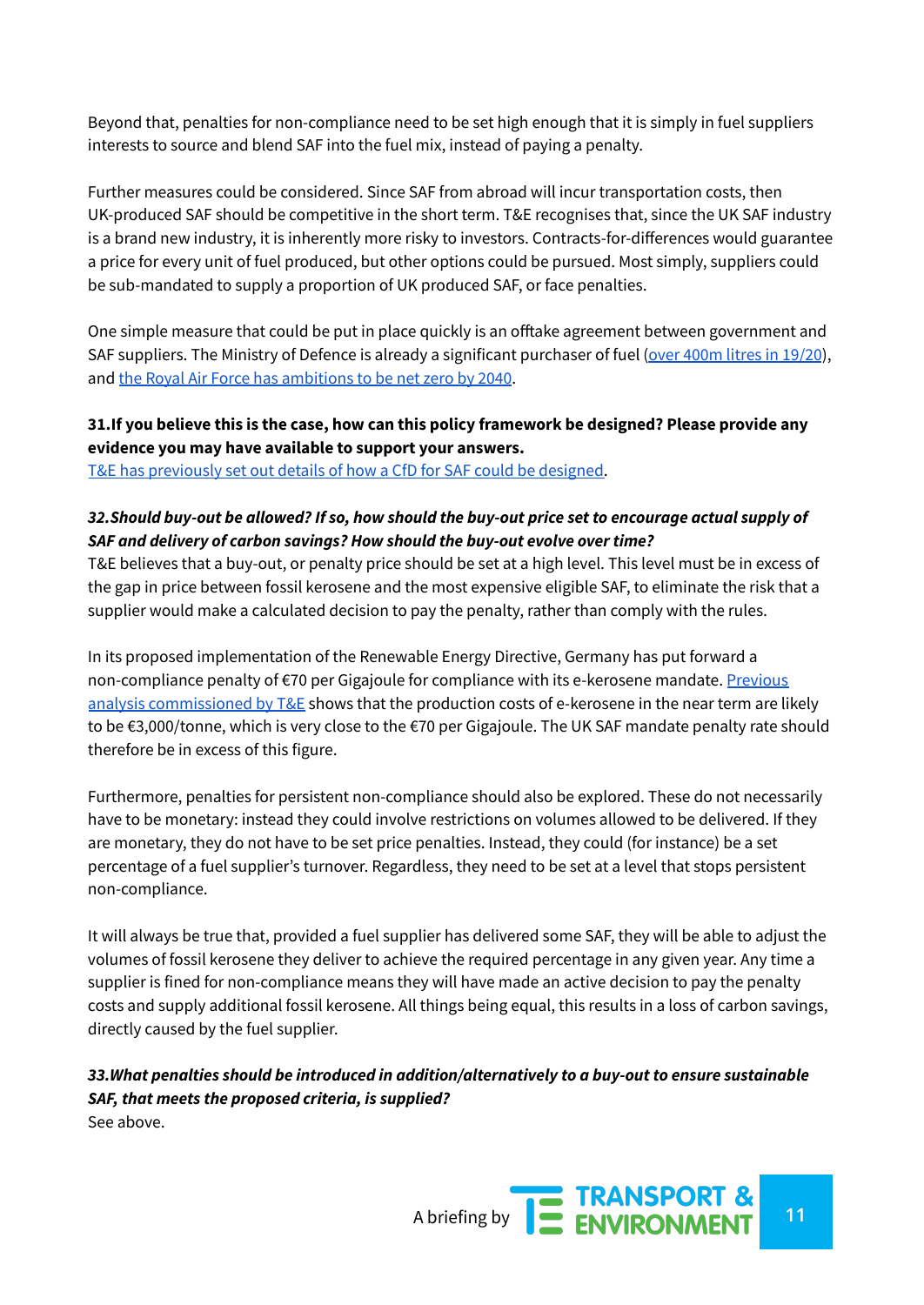#### *Scheme practicalities, reporting and verification*

#### 34.Do you agree or disagree that a mass balance approach should be the only chain of custody system *permitted under the proposed SAF mandate?*

A mass balance approach is considered more thorough than a book and claim system, and therefore T&E agrees that it should be the only chain of custody system permitted.

# 35. Where do you think the chain of custody will need to end? Please refer to any evidence to support *your position.*

No comment.

## *36.Do you agree or disagree that obligated suppliers will need to report annually information on the aviation fuel supplied to the Department for Transport, regardless of whether they claim SAF credits?*

T&E believes that SAF data should be open, transparent, and easily made publicly available, on a monthly basis - and ideally on a real-time basis. Commercially sensitive information should not be required.

#### *37.Do you have views on what information obligated fuel suppliers should report?*

T&E believes that all jet fuel suppliers should be required to regularly report the following information. This should include, but not be limited to:

- The total volume of aviation fuel supplied at each airport / pipeline location
- The total volume of sustainable aviation fuel supplied at each location
- The type of sustainable aviation fuel supplied, which should itself include:
	- The lifecycle emissions of the SAF(s)
	- The geographical origin of the SAF(s) (production plant and country)
	- The origin of feedstock(s) (company and country) and conversion process(es) of the SAF(s)

#### *38.Do you have views on the reporting calendar?*

T&E believes that monthly reporting should be implemented, and the data made publicly available.

#### *39.Do you have views on what the timescale for submitting claims and the information/evidence required by this process should be?*

As above, T&E believes this should happen on a monthly basis. Claims should be submitted at the same time (or very shortly afterwards) as the SAF is supplied past the duty point.

## *40.Should certification provided by voluntary schemes count as evidence of compliance with the sustainability criteria of the SAF mandate? If so, do you think this step should or should not be mandatory?*

No comment.

#### *41.What information should the obligated party provide, either through verifiers or other means, to demonstrate compliance with the sustainability criteria?*